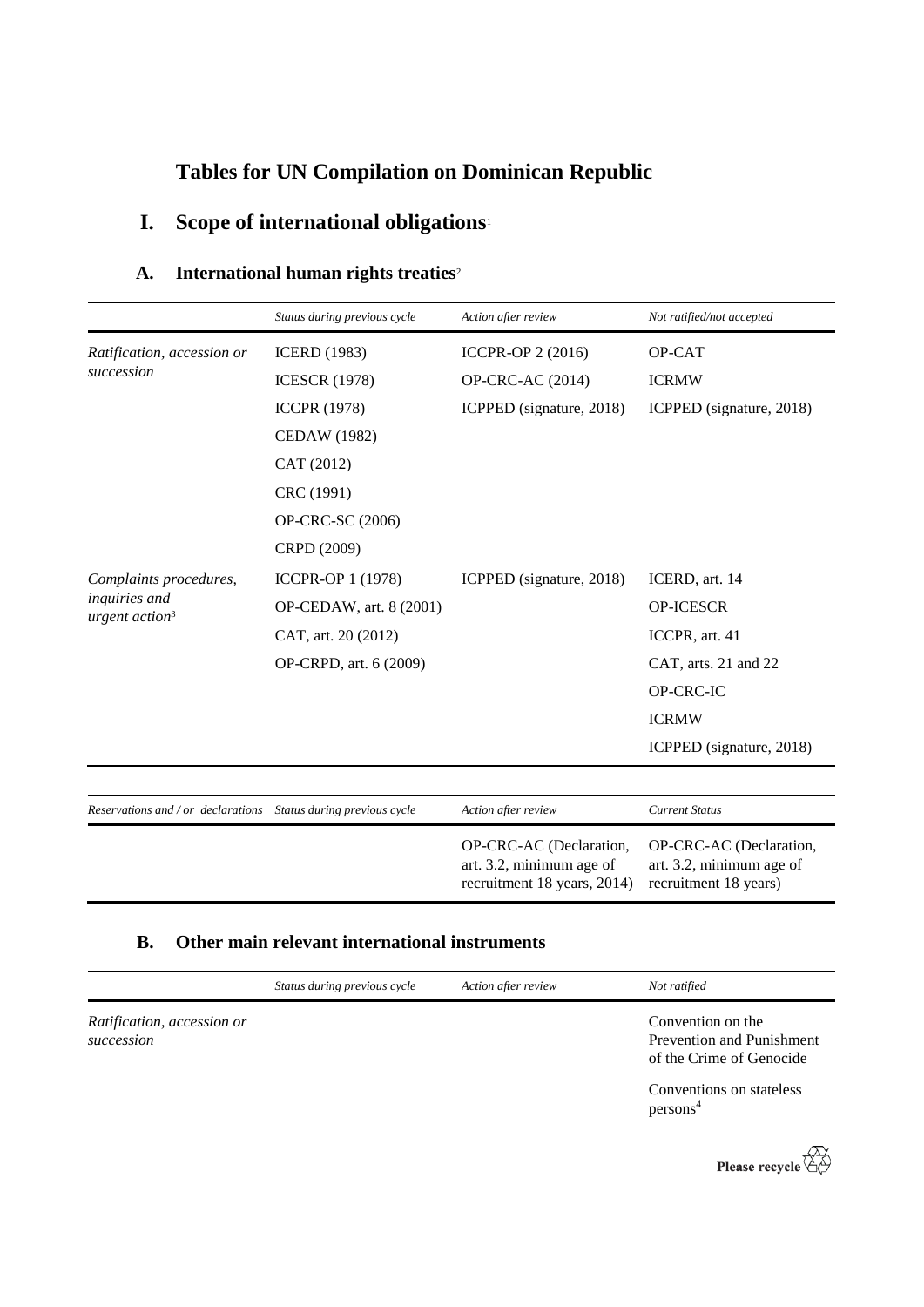| Geneva Conventions of 12<br>August 1949 and Additional<br>Protocols thereto <sup>5</sup> |                           | ILO Convention $N^{\circ}169^6$ |
|------------------------------------------------------------------------------------------|---------------------------|---------------------------------|
| Rome Statute of the<br><b>International Criminal Court</b>                               |                           |                                 |
| Conventions on refugees<br>persons <sup>7</sup>                                          |                           |                                 |
| Palermo Protocol <sup>8</sup>                                                            |                           |                                 |
| <b>ILO</b> fundamental<br>Conventions <sup>9</sup>                                       | ILO Convention $189^{10}$ |                                 |
| Convention against<br>Discrimination in Education                                        |                           |                                 |

# **II. Cooperation with human rights mechanisms and bodies**

# **A. Cooperation with treaty bodies**<sup>11</sup>

| Treaty body         | Concluding observations<br>included in previous review | Latest report submitted<br>since previous review | Latest concluding<br>observations | Reporting status                                                                                                               |
|---------------------|--------------------------------------------------------|--------------------------------------------------|-----------------------------------|--------------------------------------------------------------------------------------------------------------------------------|
| <b>CERD</b>         | March 2013                                             |                                                  |                                   | Fifteenth to<br>seventeenth reports<br>overdue since 2016                                                                      |
| <b>CESCR</b>        | November 2010                                          | 2015                                             | October 2016                      | Fifth report due in<br>2021                                                                                                    |
| <b>HR</b> Committee | March 2012                                             | 2016                                             | November 2017                     | Seventh report due in<br>2022                                                                                                  |
| <b>CEDAW</b>        | <b>July 2013</b>                                       |                                                  |                                   | Eighth report due in<br>2020, initially due in<br>2017                                                                         |
| <b>CAT</b>          |                                                        |                                                  | $-$                               | First report overdue<br>since 2013                                                                                             |
| <b>CRC</b>          |                                                        | 2011                                             | January 2015                      | Sixth report due in<br>2020. Initial reports to<br>OP-CRC-SC and OP-<br>CRC-AC overdue<br>since 2009 and 2014,<br>respectively |
| <b>CRPD</b>         |                                                        | 2011                                             | April 2015                        | Second and third<br>reports due in 2019                                                                                        |

**Reporting status**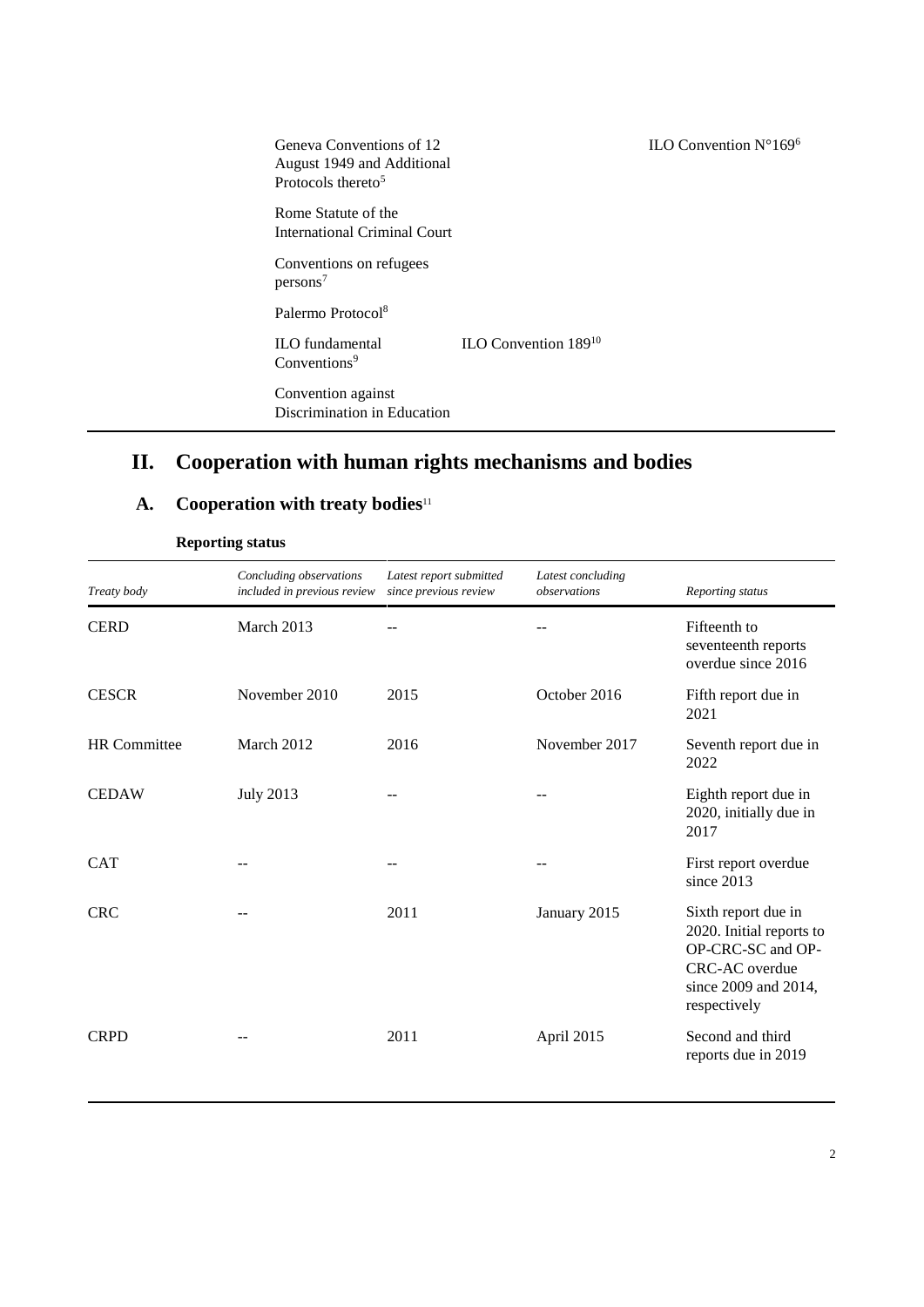| Treaty body         | Due in | Subject matter                                                                                                                                                            | Submitted                                                   |
|---------------------|--------|---------------------------------------------------------------------------------------------------------------------------------------------------------------------------|-------------------------------------------------------------|
| <b>HR</b> Committee | 2013   | Identification to asylum-<br>seekers and to refugees;<br>elimination of violence<br>against women; and<br>application of the 2004<br>General Migration Act. <sup>12</sup> | $201513$ Further information<br>requested. $14$             |
|                     | 2019   | Non-discrimination;<br>voluntary termination of<br>pregnancy and reproductive<br>rights; and statelessness. <sup>15</sup>                                                 |                                                             |
| <b>CEDAW</b>        | 2015   | Violence against women;<br>and discrimination in<br>employment. <sup>16</sup>                                                                                             | $2016$ <sup>17</sup> Further information<br>requested. $18$ |

## **Responses to specific follow-up requests from concluding observations**

## **B. Cooperation with special procedures**<sup>19</sup>

|                                                         | Status during previous cycle                                                                                   | Current status |
|---------------------------------------------------------|----------------------------------------------------------------------------------------------------------------|----------------|
| Standing invitations                                    | <b>Yes</b>                                                                                                     | Yes            |
| Visits undertaken                                       | Sale of Children                                                                                               | $- -$          |
| Visits agreed to in principle                           | --                                                                                                             |                |
| <i>Visits requested</i>                                 | Discrimination against women in<br>law and practise<br>Environment<br>Minority issues<br>Racism<br>Torture     |                |
| Responses to letters of<br>allegation and urgent appeal | During the period under review 3<br>communications were sent. The<br>Government replied to 0<br>communications |                |
| Follow-up reports and missions                          |                                                                                                                |                |

# **C. Status of national human rights institutions**<sup>20</sup>

| National human rights institution | Status during previous cycle | Status during present cycle <sup>21</sup> |
|-----------------------------------|------------------------------|-------------------------------------------|
| Defensor del Pueblo               | No                           | N <sub>0</sub>                            |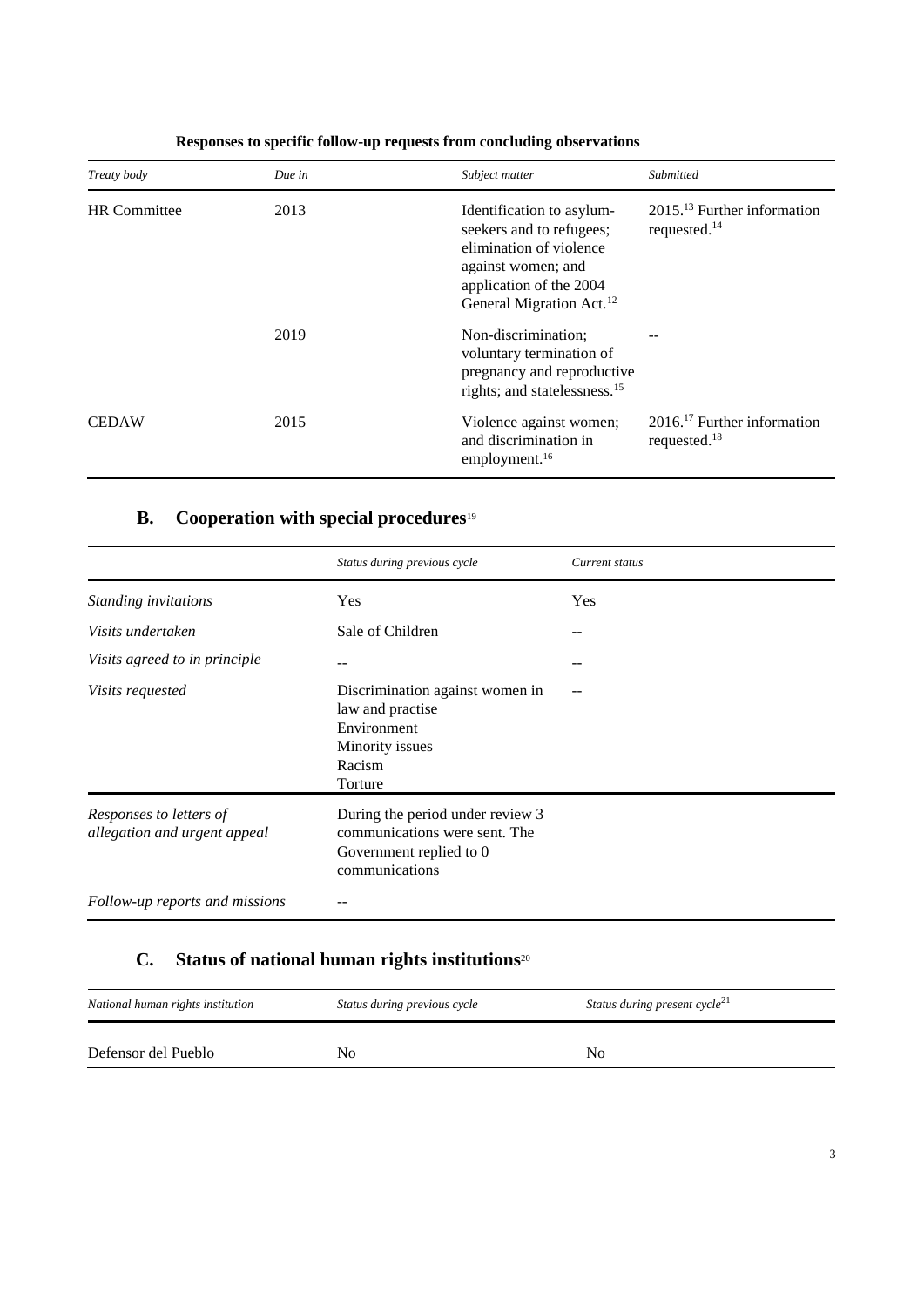#### *Notes*

<sup>1</sup> Unless indicated otherwise, the status of ratification of instruments listed in the table may be found on the official website of the United Nations Treaty Collection database, Office of Legal Affairs of the United Nations Secretariat, http://treaties.un.org/. Please also refer to the United Nations compilation on Dominican Republic from the previous cycle (A/HRC/WG.6/18/DOM/2).

<sup>2</sup> The following abbreviations have been used in the universal periodic review document:

| <b>ICERD</b>     | International Convention on the Elimination of All Forms of     |
|------------------|-----------------------------------------------------------------|
|                  | Racial Discrimination;                                          |
| <b>ICESCR</b>    | International Covenant on Economic, Social and Cultural         |
|                  | Rights;                                                         |
| <b>OP-ICESCR</b> | Optional Protocol to ICESCR;                                    |
| <b>ICCPR</b>     | International Covenant on Civil and Political Rights;           |
| <b>ICCPR-OP1</b> | Optional Protocol to ICCPR;                                     |
| <b>ICCPR-OP2</b> | Second Optional Protocol to ICCPR, aiming at the abolition of   |
|                  | the death penalty;                                              |
| <b>CEDAW</b>     | Convention on the Elimination of All Forms of Discrimination    |
|                  | against Women;                                                  |
| <b>OP-CEDAW</b>  | Optional Protocol to CEDAW;                                     |
| <b>CAT</b>       | Convention against Torture and Other Cruel, Inhuman or          |
|                  | Degrading Treatment or Punishment;                              |
| OP-CAT           | Optional Protocol to CAT;                                       |
| <b>CRC</b>       | Convention on the Rights of the Child;                          |
| OP-CRC-AC        | Optional Protocol to CRC on the involvement of children in      |
|                  | armed conflict:                                                 |
| OP-CRC-SC        | Optional Protocol to CRC on the sale of children, child         |
|                  | prostitution and child pornography;                             |
| OP-CRC-IC        | Optional Protocol to CRC on a communications procedure;         |
| <b>ICRMW</b>     | International Convention on the Protection of the Rights of All |
|                  | Migrant Workers and Members of Their Families;                  |
| <b>CRPD</b>      | Convention on the Rights of Persons with Disabilities;          |
| <b>OP-CRPD</b>   | Optional Protocol to CRPD;                                      |
| <b>ICPPED</b>    | International Convention for the Protection of All Persons      |
|                  | from Enforced Disappearance.                                    |

- <sup>3</sup> Individual complaints: ICCPR-OP 1, art. 1; OP-CEDAW, art. 1; OP-CRPD, art. 1; OP-ICESCR, art. 1; OP-CRC-IC, art. 5; ICERD, art. 14; CAT, art. 22; ICRMW, art. 77; and ICPPED, art. 31. Inquiry procedure: OP-CEDAW, art. 8; CAT, art. 20; ICPPED, art. 33; OP-CRPD, art. 6; OP-ICESCR, art. 11; and OP-CRC-IC, art. 13. Inter-State complaints: ICCPR, art. 41; ICERD, art. 11; ICRMW, art. 76; ICPPED, art. 32; CAT, art. 21; OP-ICESCR, art. 10; and OP-CRC-IC, art. 12. Urgent action: ICPPED, art. 30.
- <sup>4</sup> 1954 Convention relating to the Status of Stateless Persons and 1961 Convention on the Reduction of Statelessness.

<sup>5</sup> Geneva Convention for the Amelioration of the Condition of the Wounded and Sick in Armed Forces in the Field (First Convention); Geneva Convention for the Amelioration of the Condition of Wounded, Sick and Shipwrecked Members of Armed Forces at Sea (Second Convention); Geneva Convention relative to the Treatment of Prisoners of War (Third Convention); Geneva Convention relative to the Protection of Civilian Persons in Time of War (Fourth Convention);Protocol Additional to the Geneva Conventions of 12 August 1949, and relating to the Protection of Victims of International Armed Conflicts (Protocol I); Protocol Additional to the Geneva Conventions of 12 August 1949, and relating to the Protection of Victims of Non-International Armed Conflicts (Protocol II); Protocol Additional to the Geneva Conventions of 12 August 1949, and relating to the Adoption of an Additional Distinctive Emblem (Protocol III).. For the official status of ratifications, see Federal Department of Foreign Affairs of Switzerland, at

https://www.dfae.admin.ch/eda/fr/dfae/politique-exterieure/droit-international-public/traitesinternationaux/depositaire/protection-des-victimes-de-la-guerre.html